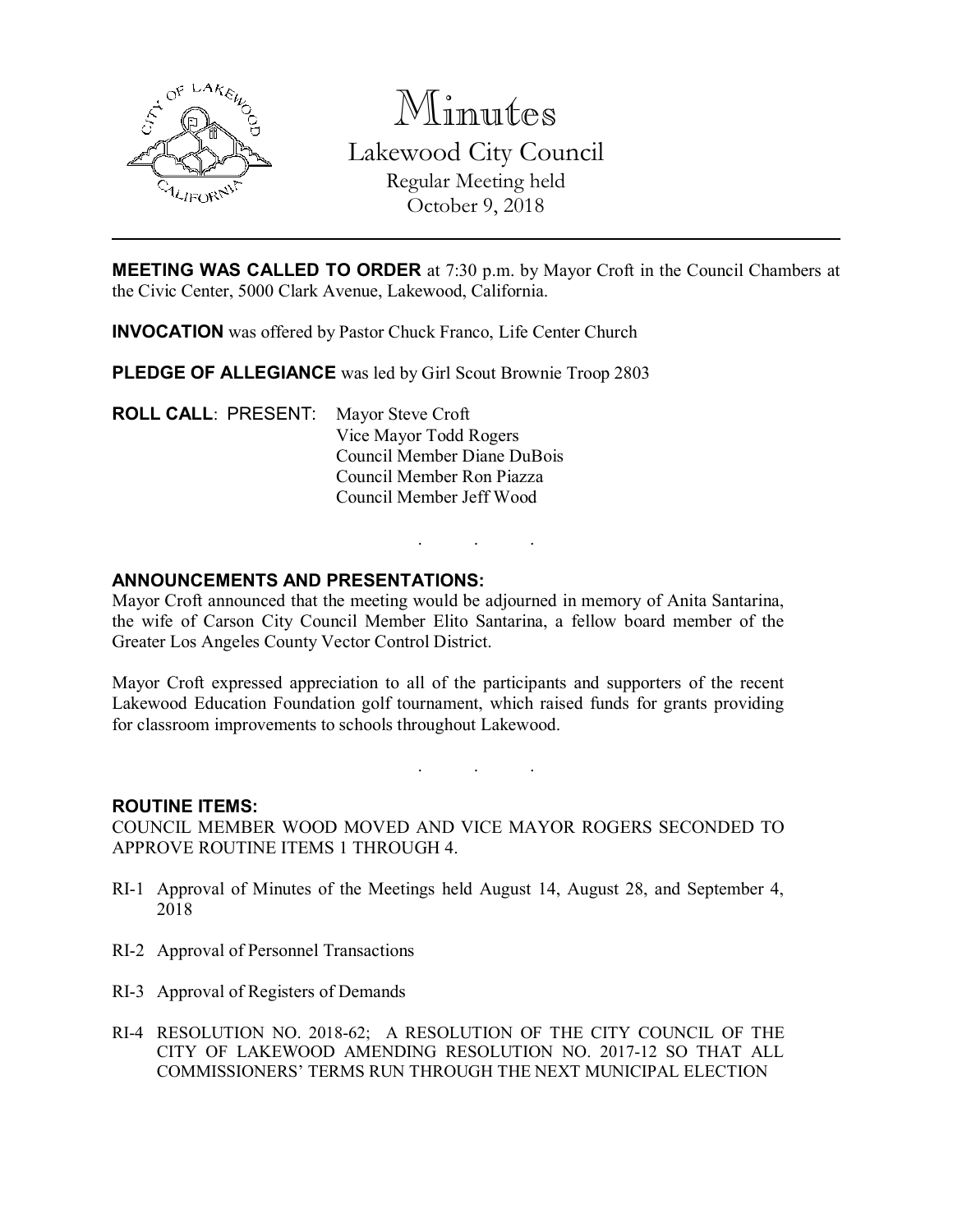#### ROUTINE ITEMS: - Continued UPON ROLL CALL VOTE, THE MOTION WAS APPROVED:

AYES: COUNCIL MEMBERS: Piazza, DuBois, Rogers, Wood and Croft NAYS: COUNCIL MEMBERS: None

## 2.1 • ORDINANCE NO. 2018-6; REGARDING THE LOCATION, DESIGN AND OPERATION OF COMMERCIAL CARWASHES

. . .

Steve Skolnik, for the City Attorney, reported that the proposed ordinance had been introduced and read by title at the last City Council meeting and that a study session had been held earlier in the evening to address some of the questions and concerns raised by Council Members from the previous meeting. He stated that at the study session, staff had been directed to provide to the Development Review Board (DRB) outer parameters on hours of operation for future car washes via the conditional use permit process and in the DRB manual furnished to applicants.

Mr. Skolnik responded to an inquiry from Alan Gafford, Lakewood, by stating that there had been no discussion pertaining to Council Members' Form 700 filings with respect to potential car washes.

Mayor Croft added that the proposed ordinance would be effective citywide and was not specific to any one site so there would be no preclusion from a Council Member voting on it.

Responding to Mr. Gafford's questions, Mr. Skolnik stated that although they were not listed in the proposed ordinance, there had been direction from the City Council to provide specific outer parameters on the hours of operation for car washes going forward. He noted that such matters had previously been handled during the conditional use permit process before the Planning and Environment Commission.

Mr. Skolnik reported that copies of the email communications received earlier from Mr. Emeil Kamel had been distributed to the Council Members.

Luke Kamel, son of Emeil Kamel, owner of the property at 4905 Bellflower Boulevard, Lakewood, indicated that his father had already expended funds to arrange for an architect to prepare plans and had been working with a contractor, who had conducted noise readings, on the feasibility of a car wash. He explained that based on the contractor's readings, noise issues and traffic concerns would not exist and he requested assistance with eliminating its unattractive condition and promoting development of the property by considering a car wash at the location.

Vice Mayor Rogers stated appreciation for the owner's wishes to improve the property, however, with the scarcity of commercial properties in Lakewood and the number of existing car wash businesses, which generated very little, if any, sales tax revenues, he would be supporting the proposed ordinance. He cited staff's willingness to assist the family with finding a mutually agreeable and beneficial development for the property.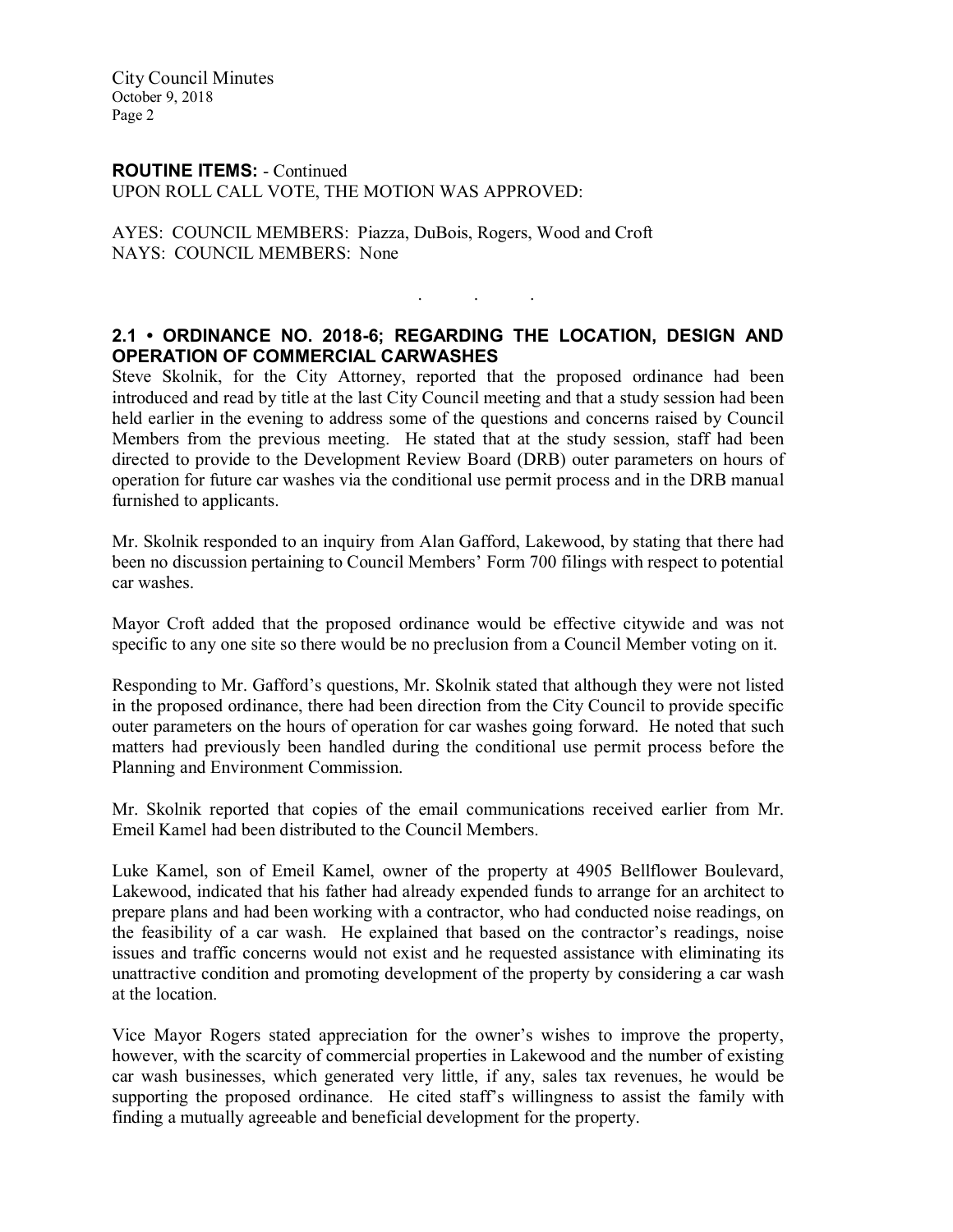#### 2.1 • ORDINANCE NO. 2018-6; REGARDING THE LOCATION, DESIGN AND OPERATION OF COMMERCIAL CARWASHES - Continued

ORDINANCE NO. 2018-6; AN ORDINANCE OF THE CITY COUNCIL OF THE CITY OF LAKEWOOD AMENDING THE LAKEWOOD MUNICIPAL CODE AND THE ZONING ORDINANCE REGARDING THE LOCATION, DESIGN AND OPERATION OF COMMERCIAL CARWASHES

VICE MAYOR ROGERS MOVED AND COUNCIL MEMBER DUBOIS SECONDED TO ADOPT ORDINANCE NO. 2018-6. UPON ROLL CALL VOTE, THE MOTION WAS APPROVED:

AYES: COUNCIL MEMBERS: Piazza, DuBois, Rogers, Wood and Croft NAYS: COUNCIL MEMBERS: None

## 2.2 • ORDINANCE NO. 2018-7; REGARDING THE SHORT-TERM RENTALS OF RESIDENTIAL PROPERTIES AND REQUIRING A BUSINESS LICENSE AND TRANSIENT OCCUPANCY TAX FOR SUCH SHORT-TERM RENTALS

. . .

Mr. Skolnik advised that the proposed ordinance had been introduced and a public hearing held at the City Council meeting on September 25, 2018, and was presented for second reading and adoption at this time.

ORDINANCE NO. 2018-7; AN ORDINANCE OF THE CITY COUNCIL OF THE CITY OF LAKEWOOD AMENDING THE LAKEWOOD MUNICIPAL CODE AND THE ZONING ORDINANCE REGARDING THE SHORT-TERM RENTALS OF RESIDENTIAL PROPERTIES AND REQUIRING A BUSINESS LICENSE AND TRANSIENT OCCUPANCY TAX FOR SUCH SHORT-TERM RENTALS

COUNCIL MEMBER WOOD MOVED AND VICE MAYOR ROGERS SECONDED TO ADOPT ORDINANCE NO. 2018-7. UPON ROLL CALL VOTE, THE MOTION WAS APPROVED:

AYES: COUNCIL MEMBERS: Piazza, DuBois, Rogers, Wood and Croft NAYS: COUNCIL MEMBERS: None

# 2.3 • ORDINANCE NO. 2018-8; PERTAINING TO COMPENSATION OF MEMBERS OF THE CITY COUNCIL

. . .

Mr. Skolnik advised that the proposed ordinance had been introduced, read by title at the last City Council meeting, and was presented for second reading and adoption at this time.

ORDINANCE NO. 2018-8; AN ORDINANCE OF THE CITY COUNCIL OF THE CITY OF LAKEWOOD AMENDING THE MUNICIPAL CODE PERTAINING TO COMPENSATION OF MEMBERS OF THE CITY COUNCIL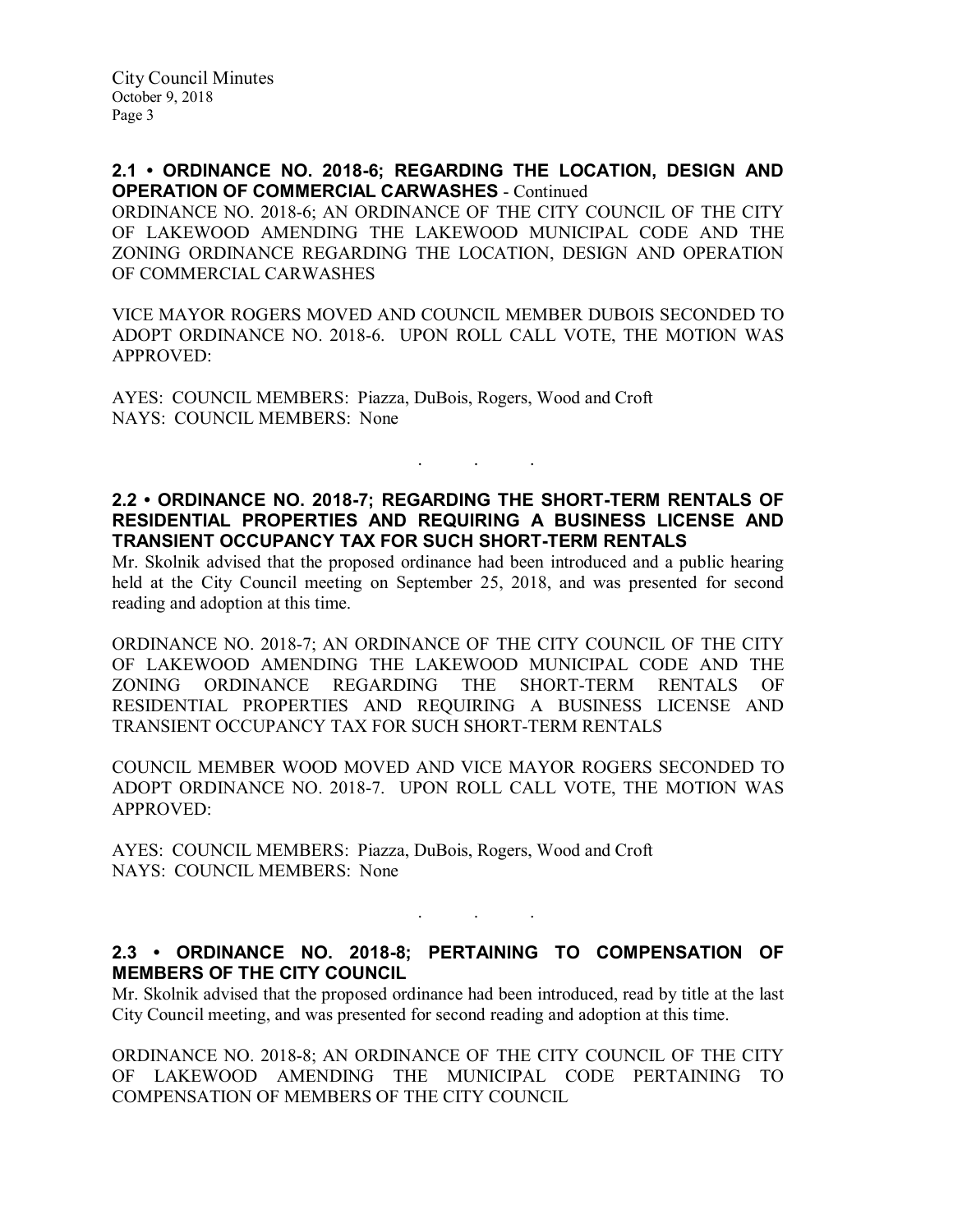#### 2.3 • ORDINANCE NO. 2018-8; PERTAINING TO COMPENSATION OF MEMBERS OF THE CITY COUNCIL - Continued

COUNCIL MEMBER DUBOIS MOVED AND COUNCIL MEMBER PIAZZA SECONDED TO ADOPT ORDINANCE NO. 2018-8. UPON ROLL CALL VOTE, THE MOTION WAS APPROVED:

. . .

AYES: COUNCIL MEMBERS: Piazza, DuBois, Rogers, Wood and Croft NAYS: COUNCIL MEMBERS: None

## 3.1 • TGIS CATERED EVENTS AT MONTE VERDE PARK

Valarie Frost, Director of Recreation and Community Services, made a presentation based on the report in the agenda and stated that in July of 2011, the City entered into an agreement with Thank Goodness It's Sofia (TGIS), who provided concession and catering services for private and public functions at the Centre, and as such, had been a responsible and trustworthy contractor and consistently received high scores from patrons. She explained that in recent years, the TGIS management team had expressed interest in working with the City to develop an outdoor event space for all-in-one events and several ideas had been vetted. In July, staff presented to the Park Development Committee an idea to offer Monte Verde Park as an alternative for TGIS to book private events and, if given permission, TGIS would be permitted advanced registration privilege for private events at Monte Verde Park with exemptions for City and City-sponsored events scheduled for the benefit of the public. A provision to relinquish back to the City unreserved dates at the facility not booked by TGIS seven months in advance of an event was included because Lakewood residents could begin booking a facility for use six months in advance. In consideration, the concessionaire would pay the City a flat rate of twenty percent for the gross sales of food and non-alcoholic and alcoholic beverages. She stated that although alcohol consumption was prohibited on City parks, the Municipal Code provided an exception to allow alcohol sale and consumption by authorization of the Director of Recreation and Community Services and added that TGIS held an Alcoholic Beverage Control (ABC) license to provide alcoholic beverages at their catered events. Their demonstrated responsiveness in alcohol beverage service coupled with the fenced in perimeter of Monte Verde Park created a pathway for residents to experience a long requested event amenity. The cities of Bellflower, Cerritos, Cypress, Newport Beach and Yorba Linda currently allowed alcohol consumption at their facilities through a permitted process. She noted that permission to provide alcohol at Monte Verde Park would be exclusively granted to TGIS and that permittees who reserved the facility and elected to cater the event themselves would not be allowed to provide alcohol at their event. She stated that staff recommended that the City Council authorize the Mayor to sign the agreement with TGIS for catering and concession services at Monte Verde Park for a two year term expiring on October 8, 2020.

Ms. Frost responded to Council Member Piazza's inquiry by stating that there would still be separate access to the Nature Trail that ran along the south side of Monte Verde Park, which was not in the fenced in area.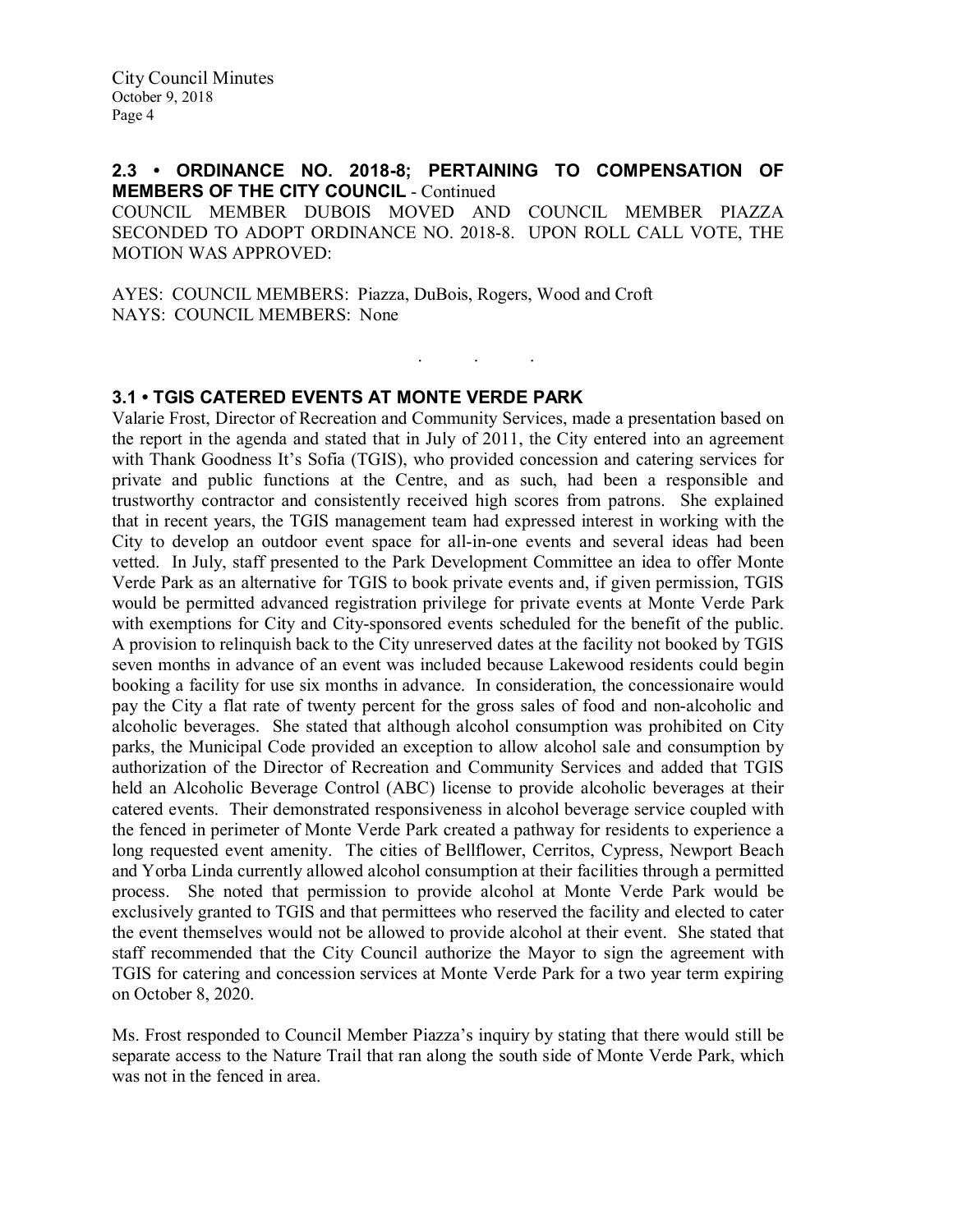# 3.1 • TGIS CATERED EVENTS AT MONTE VERDE PARK - Continued

Vice Mayor Rogers acknowledged support for the agreement but suggested allowing customers to serve alcohol at their events using caterers other than TGIS, provided there were some parameters and controls.

Ms. Frost explained that entering into a two-year agreement would afford staff the opportunity to determine the practicality of the proposed arrangement. She stated that in terms of allowing other groups to include alcohol consumption at their events, staff found that other cities' permit processes included such varying requirements as armed security guards, special event insurance coverage as well as permit holders obtaining their own ABC licenses. She noted that because TGIS had demonstrated responsibility at the Centre, they would exercise that same care for the City's facility and provide a safe venue for people.

Mr. McCormack stated that the proposed agreement would provide some experience with the impacts of introducing the consumption of alcohol at the park in a more controlled way adding that it would be a good first step. He suggested a six-month timeframe to allow for evaluation of the process, to provide a report to the Park Development Committee and to seek direction from the Committee.

Vice Mayor Rogers concurred and requested that affordable and reliable catering options be provided as well in moving forward.

Ms. Frost confirmed for Mayor Croft that the proposed agreement would only provide the exclusive ability to serve alcoholic beverages, however, catering services at Monte Verde Park would be open to other providers. She further clarified that TGIS would be allowed to book reservations up to eighteen months in advance and that when the end of the term was approaching, any reservations that were booked would be honored.

Council Member DuBois concurred with concerns raised regarding the availability of the site and expressed appreciation that other catering options would be allowed.

Council Member Wood inquired whether the length of the term could be tailored to coincide with the timing of the evaluation. Mayor Croft stated that the process could be evaluated at any time during the contract term. Mr. McCormack replied that it was expected that the matter would be brought back for the City Council to consider an extension or to terminate the agreement and any issues could be mutually agreed upon at that time.

Ms. Frost confirmed for Council Member Wood that security guards would not be required for TGIS at Monte Verde Park and added that they were not required for their operations at the Centre. Council Member Wood noted that with the changing times, in addition to allowing alcoholic beverages, additional possibilities, such as the use of barbecues or taco carts, should be considered.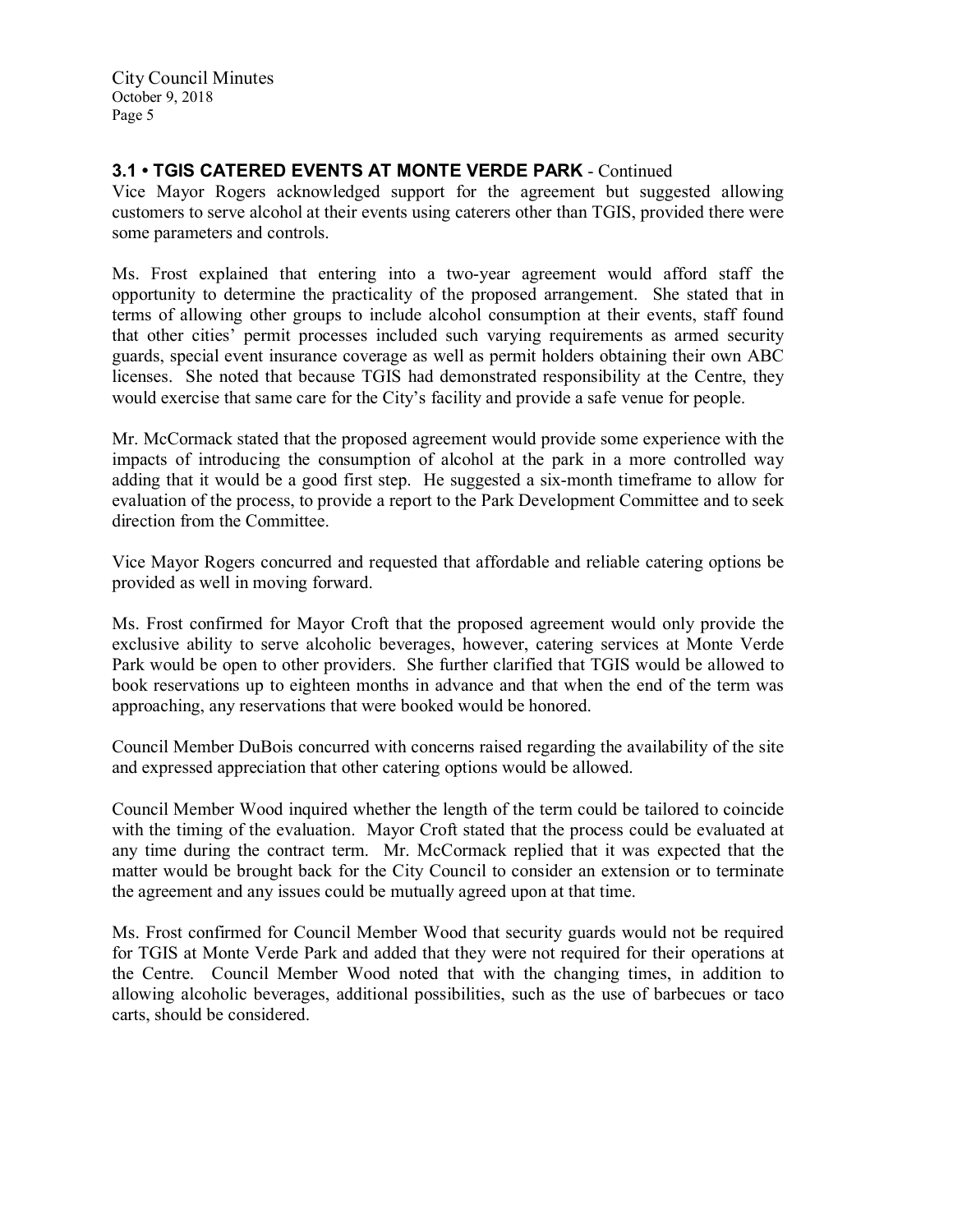# 3.1 • TGIS CATERED EVENTS AT MONTE VERDE PARK - Continued

In response to Council Member Piazza's inquiry pertaining to the potential for unruly behavior resulting from alcohol consumption, Ms. Frost explained that since alcohol had not previously been allowed at Monte Verde Park, as the City's trusted caterer, TGIS would be responsible for any issues. She stated that the proposed contract would include an insurance requirement as well as a \$25,000 bond to deal with unforeseen circumstances.

Responding to Mr. Gafford's inquiries, Mayor Croft stated that the Mothers Against Drunk Driving organization had not reached out to the City on this issue and that since TGIS had an existing Alcoholic Beverage Control license, there was no report required from the Sheriff's Department.

COUNCIL MEMBER DUBOIS MOVED AND COUNCIL MEMBER PIAZZA SECONDED TO APPROVE STAFF'S RECOMMENDATIONS. UPON ROLL CALL VOTE, THE MOTION WAS APPROVED:

. . .

AYES: COUNCIL MEMBERS: Piazza, DuBois, Rogers, Wood and Croft NAYS: COUNCIL MEMBERS: None

#### 3.2 • LAKEWOOD MEALS ON WHEELS AGREEMENT - FIRST AMENDMENT

The Director of Recreation and Community Services made a presentation based on the report in the agenda and stated that Lakewood Meals on Wheels was a well-known non-profit and volunteer-based organization whose volunteers were dedicated to providing nourishing food to homebound residents. She reported that since the start of the Burns Community Center remodel project, the entire Meals on Wheels operation had been relocated to Mayfair Park and after a year and a half of construction, the project was near completion and added that Meals on Wheels would move back to the facility on October 12th. She stated that building improvements required staff to amend the current Meals On Wheel agreement noting that a newly remodeled kitchen afforded ample space for meal preparation, therefore, the assembly room which had been granted in the current agreement was no longer space that would be permitted to Meals On Wheels. Additionally, the city purchased a new steam table for the purpose of food preparation. The first amendment formally would indicate that the City owned the equipment and was responsible for basic maintenance. She concluded by stating that staff recommended that the City Council authorize the Mayor to sign the First Amendment to the rental agreement with Lakewood Meals On Wheels.

COUNCIL MEMBER WOOD MOVED AND COUNCIL MEMBER PIAZZA SECONDED TO APPROVE STAFF'S RECOMMENDATIONS. UPON ROLL CALL VOTE, THE MOTION WAS APPROVED:

. . .

AYES: COUNCIL MEMBERS: Piazza, DuBois, Rogers, Wood and Croft NAYS: COUNCIL MEMBERS: None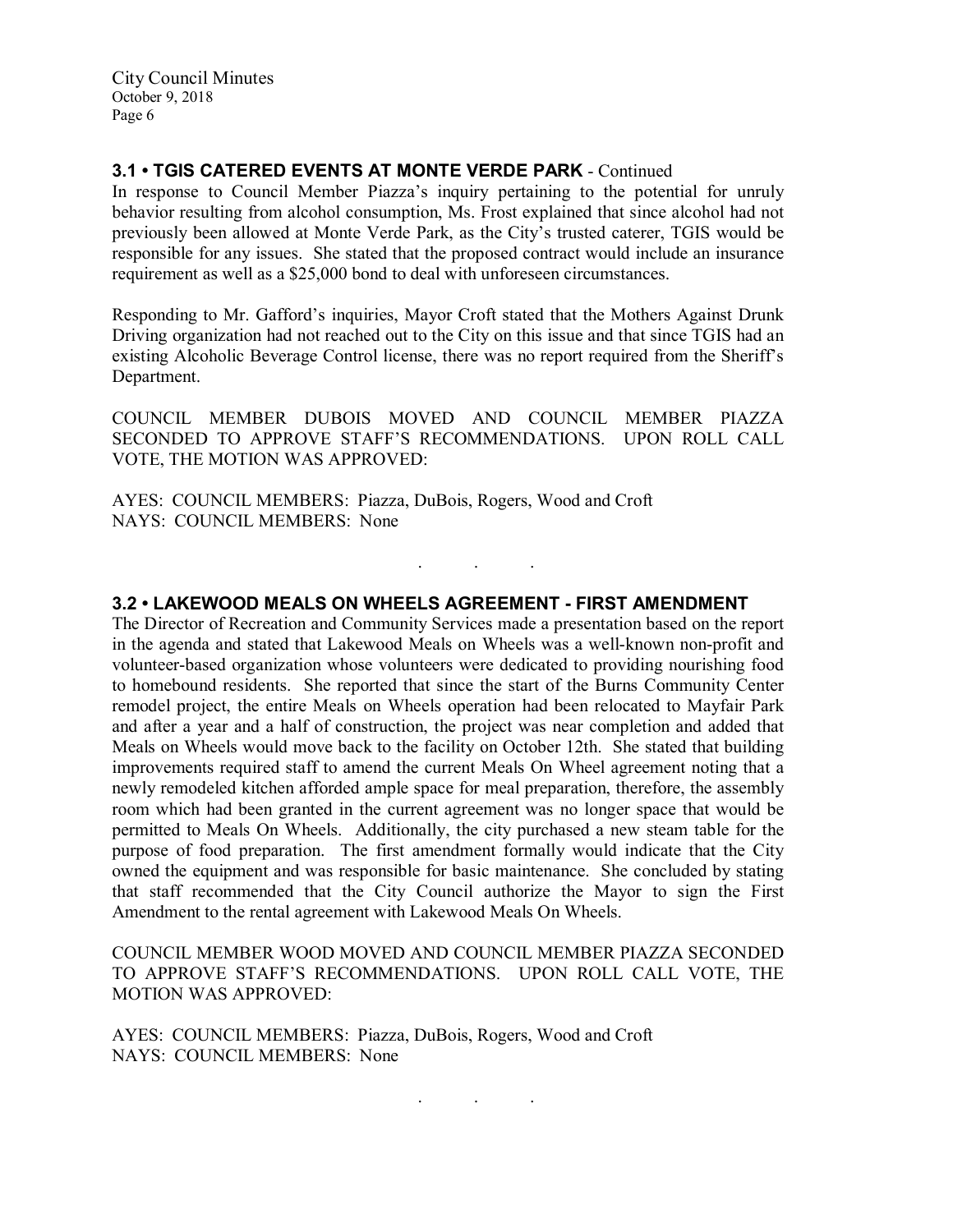## SUCCESSOR AGENCY ACTIONS

1. Approval of Register of Demands COUNCIL MEMBER PIAZZA MOVED AND COUNCIL MEMBER DUBOIS SECONDED TO APPROVE THE REGISTER OF DEMANDS. UPON ROLL CALL VOTE, THE MOTION WAS APPROVED:

AYES: COUNCIL MEMBERS: Piazza, DuBois, Rogers, Wood and Croft NAYS: COUNCIL MEMBERS: None

. . .

### SUCCESSOR HOUSING ACTIONS

1. Approval of Register of Demands COUNCIL MEMBER PIAZZA MOVED AND COUNCIL MEMBER DUBOIS SECONDED TO APPROVE THE REGISTER OF DEMANDS. UPON ROLL CALL VOTE, THE MOTION WAS APPROVED:

AYES: COUNCIL MEMBERS: Piazza, DuBois, Rogers, Wood and Croft NAYS: COUNCIL MEMBERS: None

. . .

#### ORAL COMMUNICATIONS:

Erik Clarke, Lakewood, addressed the City Council regarding amending Ordinance 2018-2 allowing accessory spaces over garages.

Mr. Skolnik clarified that the restriction only applied to detached garages. He explained the protocol for considering initiating a code amendment.

Mayor Croft concurred with Vice Mayor Rogers' comments that an analysis could be conducted on the issue to determine whether the ordinance would require revision or not.

Mr. Skolnik stated that while staff was aware of the consequences of the restrictions pertaining to garages, they had not been the primary focus of the ordinance.

Mayor Croft confirmed for Mr. Clarke that he should follow up with the City Manager's office.

. . .